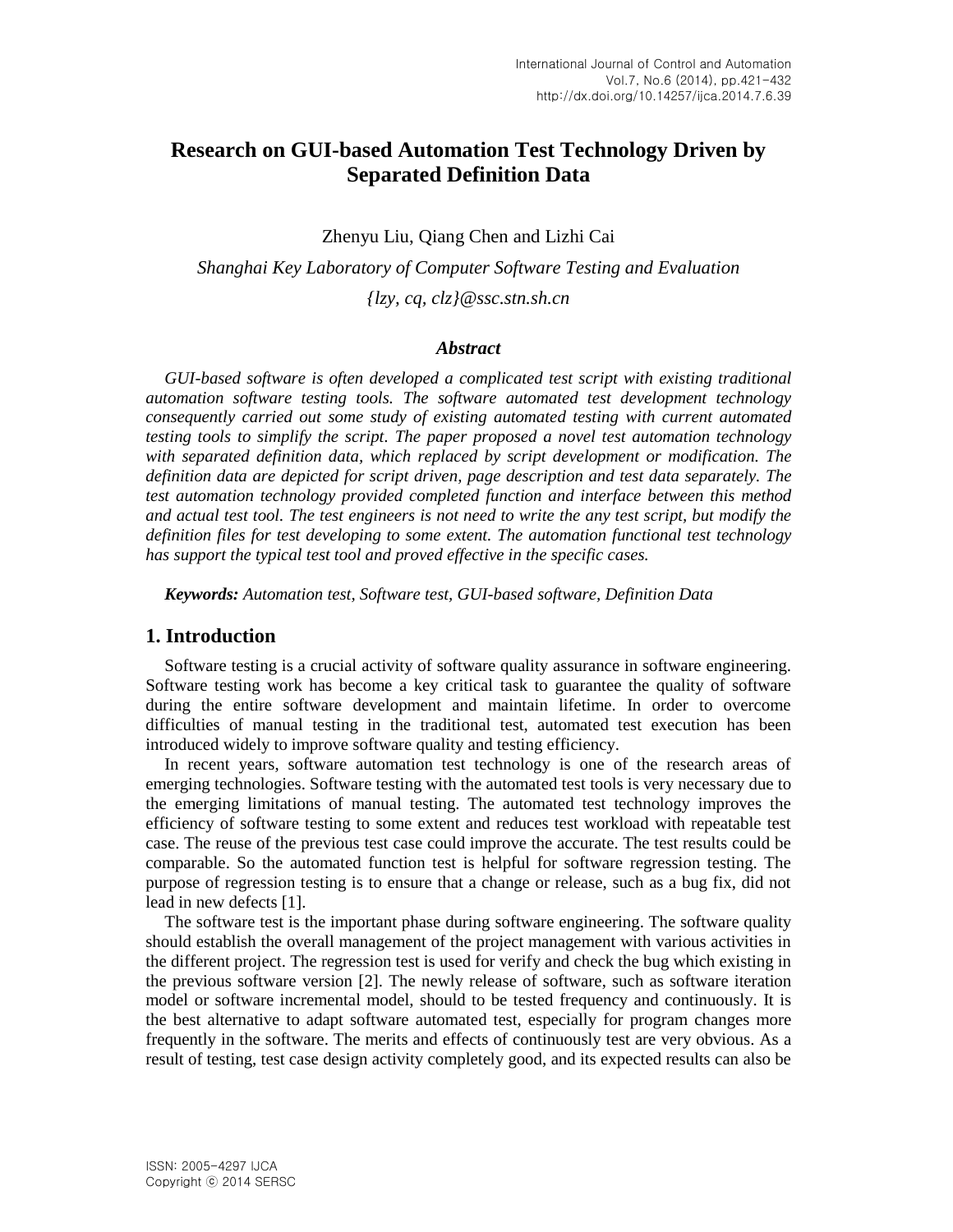identified. The many software function and interface with the above version is same basically, so functional test is particularly suitable for automated testing [3].

Software testing has many issues which should be solved in software development, especially in the development of increasing new software technology based on popularity network platform. As for browser-server web application, short as B/S, is typical software based on network software systems. With growing of network-based software, automated test execution must be carried out effective in some large-sized and medium-sized web applications before the software put into use. How to improve the function test of B/S application system is issue which focused on method of automated function testing. The software automation is critical and strategic with the new emerging information. Therefore, it is necessary to utilize automation technology to improve the efficiency and heighten the effective. Software test automation consists of many good characteristics, such as automatic, repeatability and efficient. These characters are to enhance the stability and reliability of the software testing. Software test accuracy and reliability is not only to short the software development test cycle, but also to help the product quickly into the market [4].

The software functional testing is necessary to reduce human error and difference between different test engineers with the various technical abilities. Also the software functional testing with automated technology could reduce the cost of testing. In software functional testing, test automation is the use of special software to control the execution of tests, the comparison of manual test. Commonly, test automation involves automating a manual workflow that uses a formalized testing workflow [5].

The main structure of this paper is as follows: the second part gives the key technology about function test. Section 3 introduces the test design and test development using research. The fourth section illustrated experiment result and case study. And then related works and test tool is given. Finally, there are conclusions.

## **2. Key Technology**

This section gives automation test technology with components. The principle and related consideration is proposed.

#### **2.1. Script principle**

Traditional software test automation tool, which uses the record and playback technology. The purpose of automated test tool is that simulate the end-user operation. The technology is the design goal for automated testing tool functionality: a record of all operations of the testers and the response of the tested software, including all operating keys on the keyboard, mouse click and so on, the response of the tested software to capture and compare screen. Although these test methods are easy to apply, but the difficulty of maintaining large. Capture-playback tools ultimately more functionality and flexibility of automated test scripts tools instead. However, the automated test scripts tools need highly developed skills and experience, poor maintenance, a huge cost overhead.

| Model Level      | Abstract Level<br><b>Reality Level</b> |                        |  |
|------------------|----------------------------------------|------------------------|--|
| driven code      | script                                 | test case              |  |
| descript segment | operation sequence                     | workflow               |  |
| action           | user operation                         | key press, mouse click |  |
| test data        | data rule                              | input data             |  |
| element          | objects in web page                    | control                |  |

|  |  |  | Table 1. Relationship of component |
|--|--|--|------------------------------------|
|--|--|--|------------------------------------|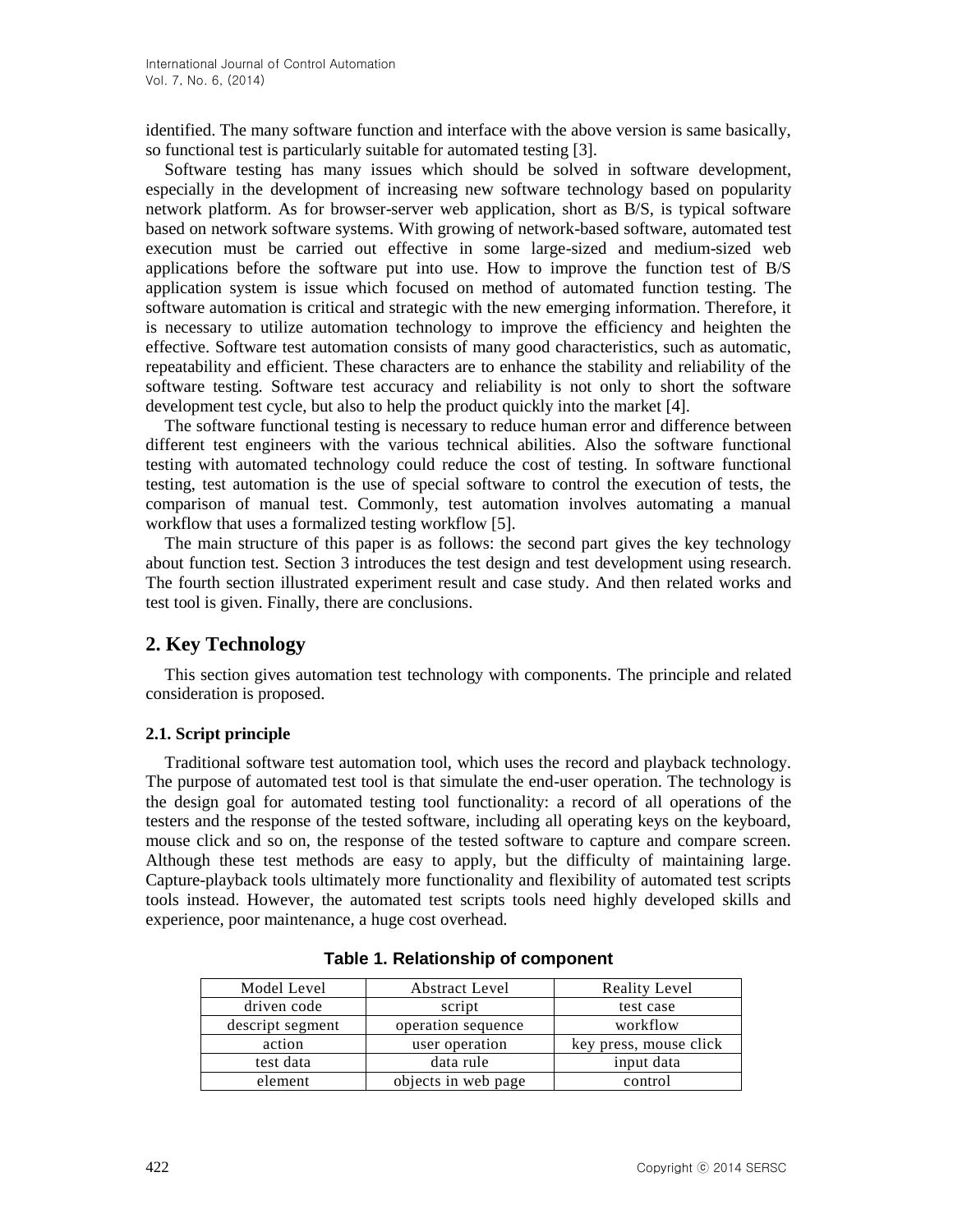The record and playback technology is the prototype of automated testing tools, to be able to make the test only through this recording-playback technology tools to gather enough user actions to complete the related business workflows, is the basis of automated testing tools for testing.

Definition 1: Driven code. The initial code starts up test case execution in the software automation test.

Definition 2: Descript segment. The sequence in test case is tested step by step corresponding to workflow.

Definition 3: Action. The most basic user operation is operated by end-user in the software.

The action is the basic GUI operation in browser, such as the click with button, the input in the edit box, selects the drop-down item etc.

Definition 4: Test data. The data is used to fill the data fields in action, which includes the all possibility of data combination.

Definition 5: Element. For any of the software interface can be identified by automated testing tool. The element is operated by the test engineer during action operation.

#### **2.2. Component**

The automation framework is designed based on the module principle. The each module should implement the specific script function to some degree. The script should be separated into several parts according to the component. Furthermore, the each part of framework is taking resources in the framework, to improve efficiency and to ensure the use resources efficiency.

However, with the continuous development of Internet technology, especially ecommerce, e-government business workflows increasingly high, the traditional method of automated test scrip is increasing script maintenance workload in test development. Software maintenance in software engineering increased overhead costs has similar contact. Therefore, we propose a component-based test system with separated definition files.



**Figure 1. Component Diagram**

The new component-based test system is designed to fulfill the test development. In the entire workflow of testing, the test script development and test script execution are two important activities. The well-designed test script will help to improve the possibility of test defect.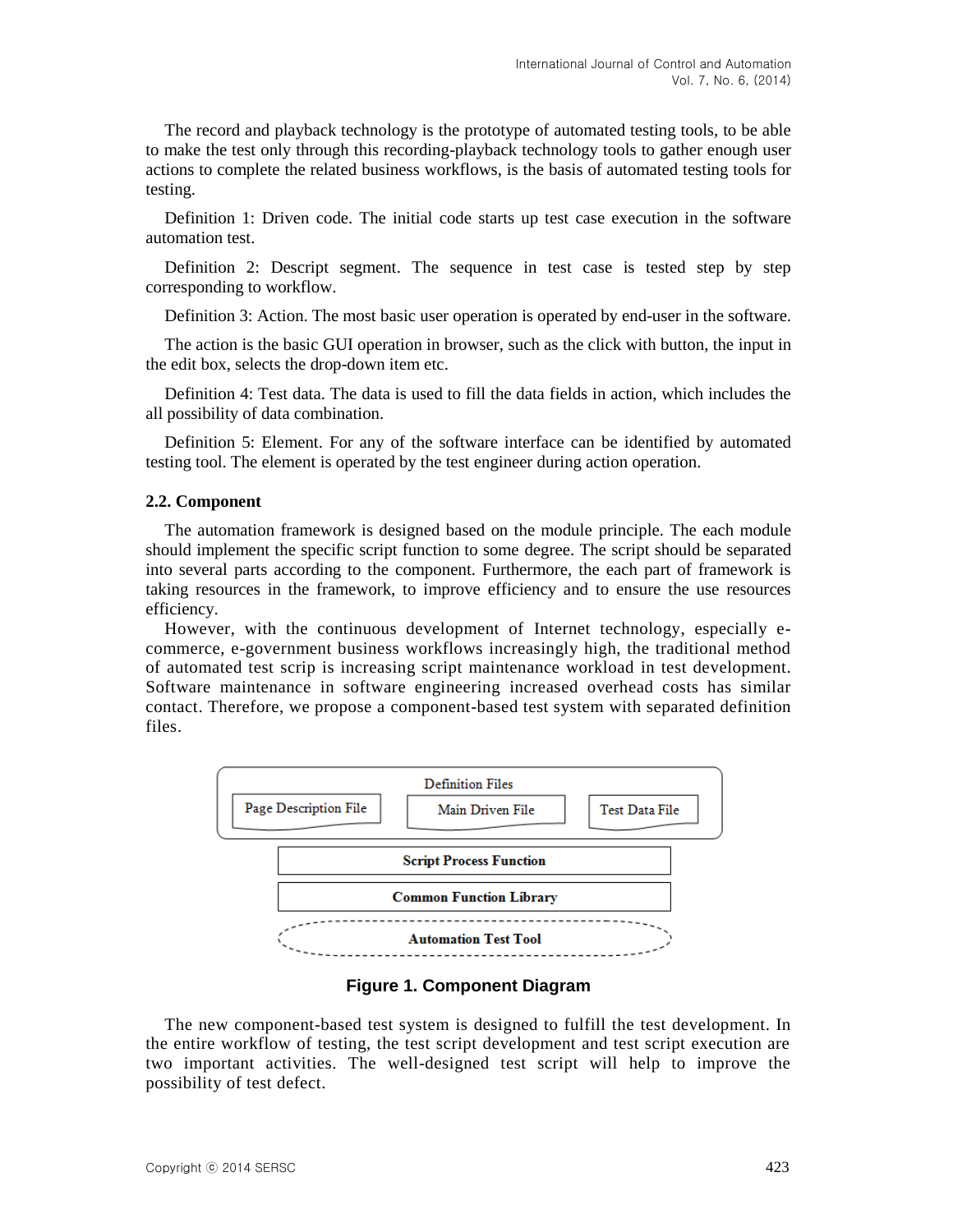The major part of this new component-based consists of definition files, functions, and its corresponding to test tools. The definition files are to abstract business workflows. The highly independent should be the maximum degree of reduction in executive action and interaction between the test object and the test data. The function provides the interface between the definition files and test tools. The common function library should retrieve and recognize the possible control and its operation in the web page from the browser.

The mapping relationship between control and script should to retain. This will not only ensure that the control change in the logical workflow execution, but also to avoid the effects of every exchanges in next test execution.

- Main Driven File. The Workflow definition file defined the test execution parameter and workflow execution sequence. For example, there are three typical flows in one web-based information system. And then these three flows should be stored in the workflow definition file.
- Page Definition File. This file defined the possible control in the web from. The classic control definition is implemented with direct method and description method. The direct method is classical method, which full path recognized. The description method provided the flexible way to facilitate the advanced operation. Here, the control definition in form table will use description method to locate the object.
- Test Data File. Different from the page definition file, the test data file is support the massive the test data during the test execution automatically. The data table is separated from the form table. The purpose of data table is provided the test data associated with business workflow.

## **2.3. Test Execution Method**

The key file in three separated definition files is main driven file, which mainly drive the entire test sequence related to test case. The main driven file gives the specific steps of the current business workflow, which each step required for entry to locate web, control and data.

During test design, test scenario should be designed. The test scenario is corresponding to business. The main business consists of script, function and data. The web page form is stored in a separate data file. With underlying public function, which also called common function, includes general functions, web forms, data access and COM object, wherein the general function mainly to provide command commands, date acquisition, date time transformation, event record, test results record and other functions. The page definition files give the page basic information; mainly provide page or form operation in various systems.

Test execution procedure consists of below steps: initialize and validate the data files, and then load the test. The initialize and validate is the process which initial the test and verify the three data is available and data in files are valid and practical. The load test should run the test for many times. Each time is corresponding to iteration, which composed with different test data. In every iteration,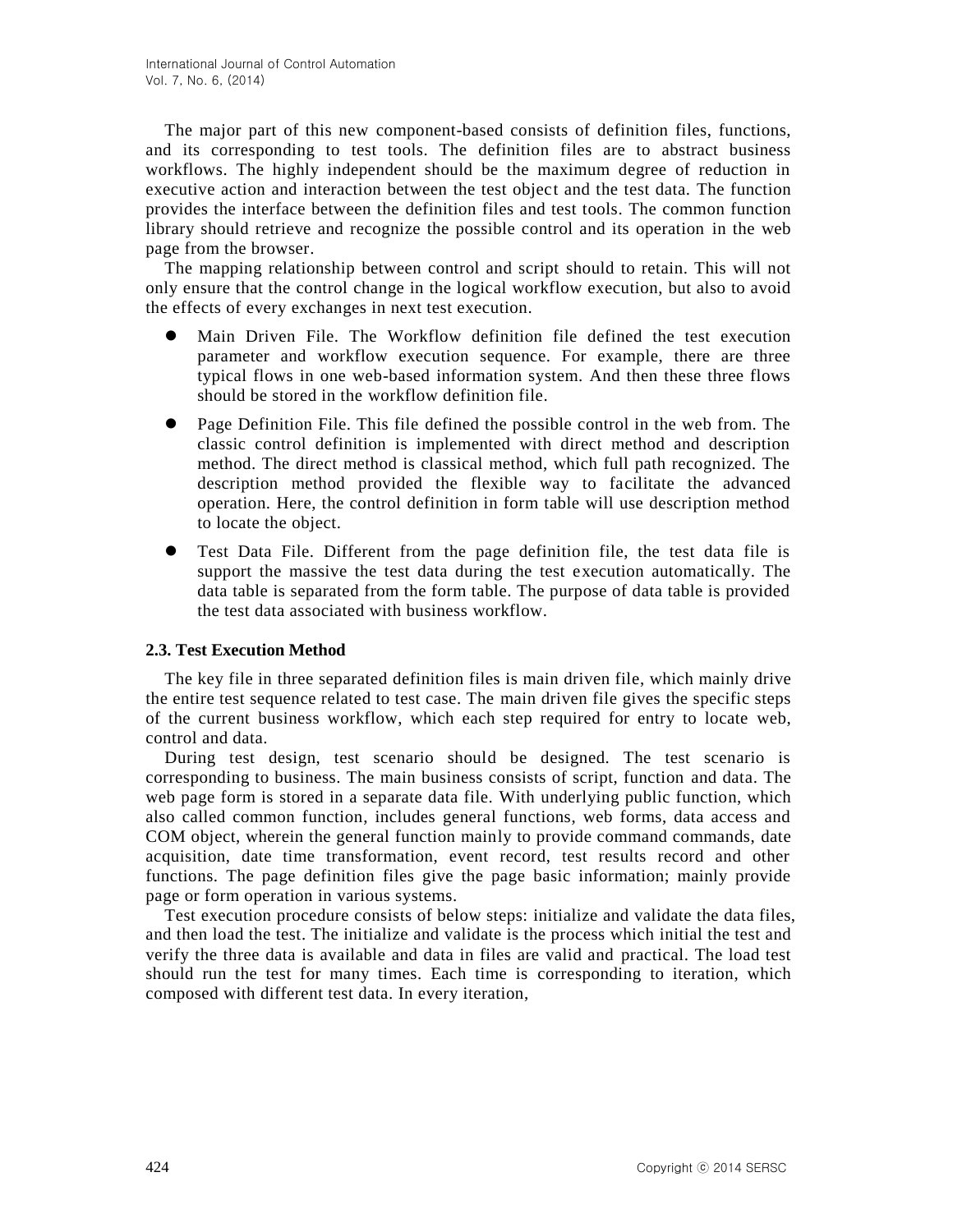

**Figure 2. Test Execution Diagram**

In page definition files, it can be fixed parameters to locate elements positioning of elements in a lot of automated test tools, not a defined way can be completed, the need for the completion of the combination of multiple definitions. The element and element type of relationship is defined ElementType and ElementValue field, whichwill all these attributes descripted in definition files. In page definition file, the correspondence between the value of all the controls are placed in the data file, and each column with a column name paired storage in the test data file. The DataID column value corresponds to, as shown below. The data file is independent of the position of all use cases related to data retention. The field, DataValue is different data, which required filling the data field, the data field names

The advantages of automated functional test system is using a data-driven testing framework, which has the following characteristics: testing framework with data-driven features using external files stored test data is required to achieve the independence of the test data. Test script with custom variables instead of the actual data to be automated test execution when the specified test data obtained from the data file, so the test data, the changes will not affect the test script.

Design a test case in the framework of the test case in iteration in the test system in its modular design test cases, test cases are independent. The test suite set a trigger flag field of automated test tools in accordance with the settings of the test engineer of this field, which select the appropriate parameter to run the test script. Therefore, the test case is simple to modify the test suite with the flag can be run test scripts to meet different testing requirement with flexible method. Moreover, the design of the test suite using the test cases in manual testing method helps to follow the manual testing, test case management mechanism, and automated test design and management of test cases can also save time. .

The test framework driver designed script for the entire testing workflow control, functions of this part is package into a single executable file. Thus, testers used only before the test to modify the library functions, the test case sets and test script sets, and then automated testing execution began.

## **2.5. General Function**

The general function consists of script process function and common function library

The script process function is the fundamental function to drive the control and its data. The function collections consists of control locate, control validate, control active and so on. These functions are necessary in the framework. The need to design the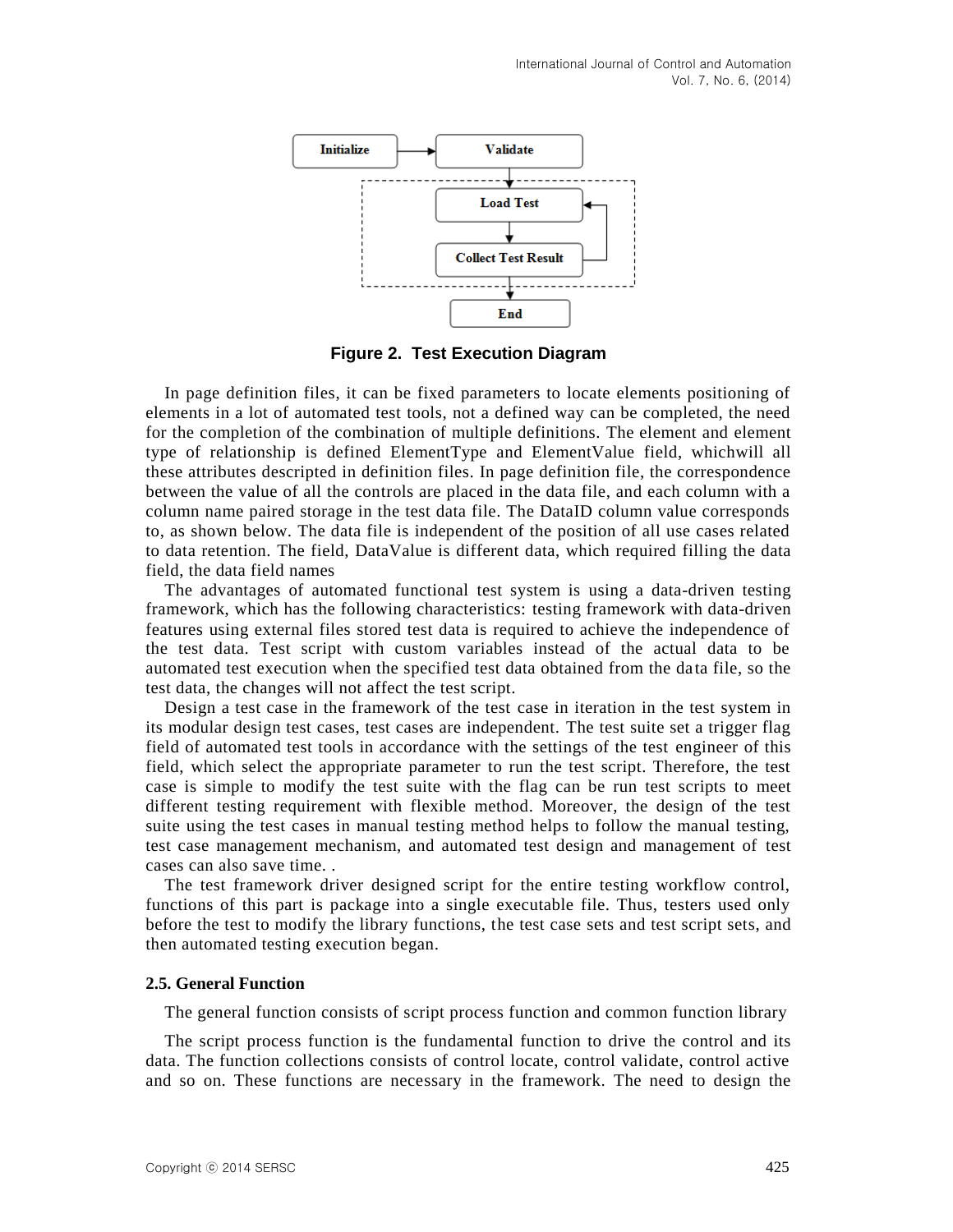corresponding function in the framework unified operation. Function is one of the key elements of the drive data file, and different underlying tools, and its function also inconsistent. Here, as defined in the framework of many basic functions.

The Common function library provided the non-control workflow function, such as window close, API or COM call and so on. COM mainly provide services such as EXCEL, XML and other related need to create COM objects in a general purpose operating.

The automated test tool should manage the lots of control in the page form. This function in framework and execution sequence is important points in the framework. Thus, this section presents these techniques. The form file could be reused in the framework, consists of database query, read object management as independent atomic function with specific function library.

According to the object properties, classical test tool often use direct object description. However, the page definition file is not suitable for this direct description method. For example, we adopt the novel method to make test using Quick Test Professional test tool, the one method is Browser("CreationTime:=0").Navigate Environment("url") and other is Browser("micclass:=Browser").Navigate Environment("url").

In this framework, the purpose of function should be compatible with the different test tool. For the element locate in this framework, we adopt the descript method to locate the element in the web page or applet. For directly described using function, we use the method as three step:

- 1. Set od = Description.Create()
- 2. od("micclass").value  $=$  type
- 3. Set o = Browser("micclass:=Browser").Page("micclass:=Page").ChildObjects(od)

Through the DOM programming method, property of web control is the key to distinguish the object. Therefore, the control should be identified according to corresponding directional operation. In order to avoid in the conventional QTP automation project, object library should be maintenance continually with the each publish of new software release. As the new release of software, control should be check available one by one in object library.

Controls in traditional software and web control in web-based software should be encapsulated with mapping tag. In package specifically interact with details, so as to realize the element name and test of mapping between objects. The different business rules, different test requirements is provide different types of test data, includes an input data, output data, pointing to the operation data, workflow data and test expected result.

Form file, data file and auxiliary file usually uses Excel file format to store. Before test execution, many form files should be loaded by QTP test tool. Form definition file, data definition file and main driven file are used to define by Excel.

## **3. Test Design**

Framework introduced by the previous section, here we introduce that how to use the framework design automated test scripts. Mainly consists of two phases: test design, test development. These two stages consistent with our traditional test design stage. Need to determine in the test design stage to perform the test, as well as the implementation of the method and conditions of these tests should also define the test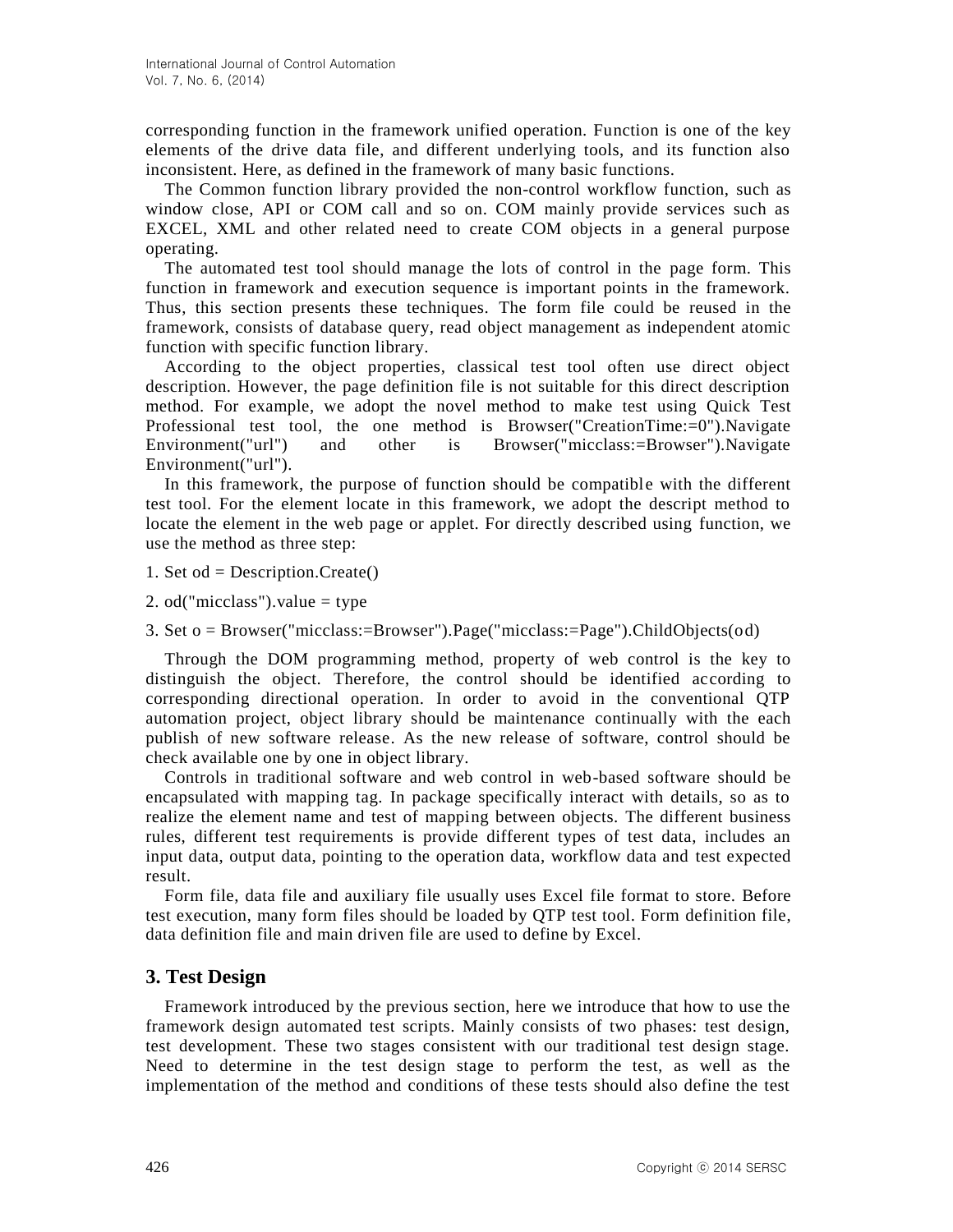design standards. The test development workflow defined in the test design workflow step, the data clearly described, do automated testing reusable, maintainable, especially regression testing can further do.

#### **3.1 Business Design**

According to the test requirements, testing objectives need to be familiar with the related business workflows and their requirements. Business workflow is clear to design the number of test suite. The test coverage is corresponding to requirements are defined. Business workflow test path coverage is the most common, the most basic coverage requirements. Of course, according to user needs, we can be higher requirements for the degree of coverage. In general, this is determined by the specific test objectives, of course, a high level of coverage usually requires more design time and cost in the workflow steps and data.

Development the traditional automated test script is complicated with different coverage requirements. Each script corresponds to a business workflow. However, in the framework, the workflows are flexible. Business workflow design analysis in the framework, mainly including the size of the pages involved in the analysis of business workflows, the circumstances of the particular coverage.

Test execution should adopt effective control and ensure that business with or without ability of test engineers. In the framework, the test execution can be carried out orderly. Perform according to the demand and the actual situation, can be divided into serial execution, execution, repeating the three basic ways, in complex test demand, can be mixed with a variety of basic way to implement. The implementation workflows the need for effective monitor automated or artificial and collects test data.

The main advantage of the test data file storage methods for the test is more intuitive and more easily handled. The form of data storage is often in the form of a data file stored. Currently, the most automated testing tools support a variety of file format, such as csv format, xls(Microsoft Office Excel) format.

#### **3.2 Script Develop**

To solve too large and complex script, the script should be simplified. The highly abstract, high quality automation script should be designed. The scripts is the basic script collection, consists of general workflow function. The script develop is to avoid the strong coupling of the associated script. In practice, there is no consensus what approach test engineers use to develop and maintain test scripts.

According to the characteristics of the Web system projects, as well as automated testing project for frequent regression testing considerations, this paper chose more popular in the industry is mainly used for regression testing automated testing tools QTP [6].

The test script development is occupied a key position in this framework. The test execution is automated fully based on the QTP test tool. As the basis for results analysis, the QTP test tool could provide the enough function in fact. For automated test script development, special focus should be taken to separate the object names defined by the interface element names and test tools.

## **4. Experiments and Case Study**

Here, we make experiments to compare the execute time of test case between the tradition method and novel framework method which presented in this paper.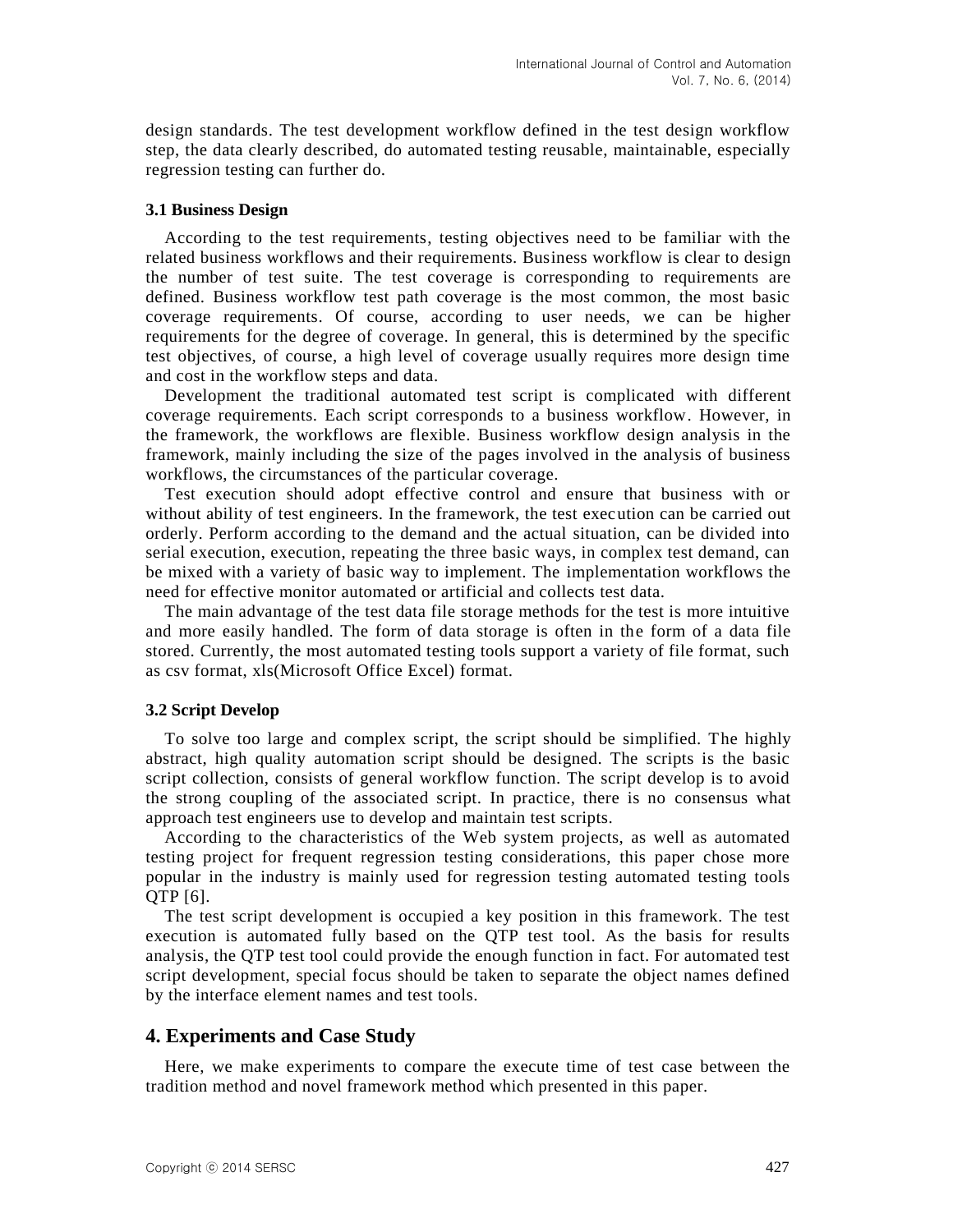## **4.1. Experiments**

The experiment is doing to compare the performance with and without this technology under the uniform test tool. The environment of experiment is depicted below: the operation system is Windows XP Chinese Version, the software environment: Quick Test Professional 9.5, Internet Explorer 6.0 and Microsoft Office Excel 2003.

The tested software is a B/S architect system. We consider two typical business operations. The one is the login into the web-based GUI software using Internet Explorer browser, the other operation is search operation.

|              |                                   | 平台首页     | あけれる            | 行业竞争 | 行业动态 | 平台新闻                | 利成资料 |
|--------------|-----------------------------------|----------|-----------------|------|------|---------------------|------|
|              |                                   | 投票       |                 |      |      |                     |      |
| 至录           | 最新用例签<br>经典用例签<br>热门用例名           |          |                 |      |      |                     |      |
| 用户           |                                   |          |                 |      |      |                     |      |
| 密码           | 用例窗名称                             |          | 開日処兼派量          |      |      | 複試美型                |      |
| 忘记忘码<br>显录   | 待事経戸の資産                           |          | $2012 - 9 - 10$ |      |      | 功能测试                |      |
|              | 代理商請評→查询                          |          | 2012-9-10       |      |      | 功能测试                |      |
| 全人连带<br>企业注册 | 彩新页面信息                            |          | $2012 - 9 - 10$ |      |      | 功能函试                |      |
|              | 清洗列表信息                            |          | 2012-9-10       |      |      | 功能测试                |      |
| 加盟企业         | 代理商注册->添加                         |          | $2012 - 9 - 10$ |      |      | 功能阅试                |      |
| - Uphogymom  | 清洗外表信息                            |          | 2012-9-10       |      |      | 功能测试                |      |
| · cyncAnyncc | 导出记录信息                            |          | $2012 - 9 - 10$ |      |      | 功能测试                |      |
| · DifeSkemi  | 资金收付加限                            |          | $2012 - 9 - 10$ |      |      | 功能函収                |      |
| · Insalttoin | 摄除合员                              |          | $2012 - 9 - 10$ |      |      | 功能函试                |      |
| · Epispempin | 新婚一个会员                            |          | 2012-9-10       |      |      | 功能测试                |      |
| - ErepCellFu |                                   |          |                 |      |      |                     |      |
| · Gooliprow  | $8 \t3 \t10$<br>6<br>$\mathbf{r}$ | 时到1 页 00 |                 |      |      | 1.76页,每页10项,共751项记录 |      |

**Figure 3. The screen snap of being tested software**

The login operation consists of operations: open browser and open the web page, the input the login name and related password, then click the OK button and check the whether the login success, the last step is close the browser. The results could see left part in Figure 4, the time using method in this paper is more than using test tool directed, about the 6-7 second per test execution.

The second operation is search, consists of operation: open browser and open the web page, the input the login name and related password, then click the OK button to enter the system, and then open the specific function 'all project', input the search condition and click the FIND button.

The compare results see as the time of test execution is not significance between direct and in this paper. So we consider the time of initial and verify data file could be waste time. After success of the data file initialize, there is no significant difference in execution time.



**Figure 4. The comparisons between test tool and using method in this paper**

## **4.2. Case study**

Here, we give the detailed case to illustrate the run in this test design technology. Considering one insurance company, the majority of software maintenance is system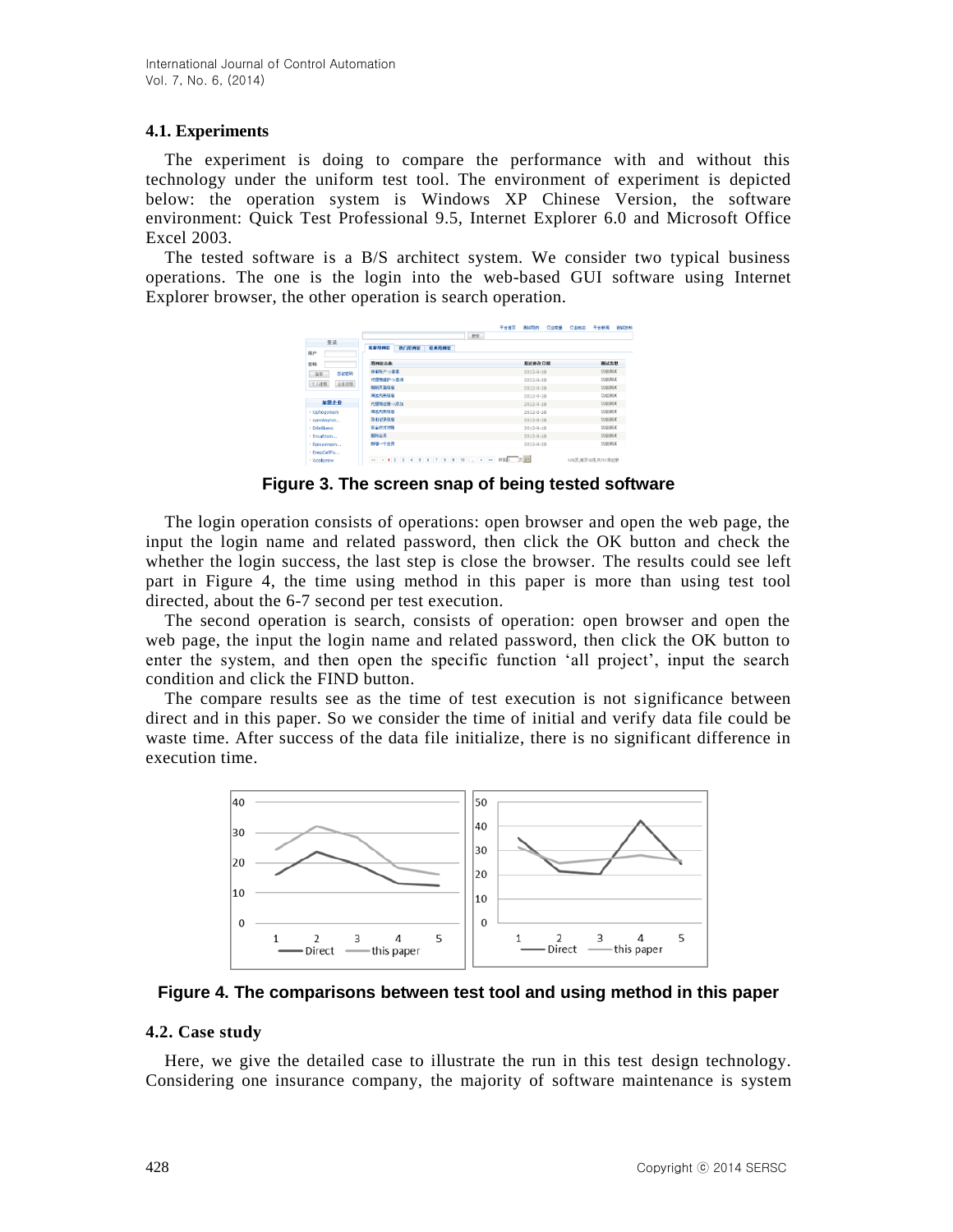software upgrade in release update monthly. The software upgrade consists of the change of software requirement. The important content and basic common entrance test operation system. In order to improve the efficiency of use, insurance company adapt QTP automation as testing tools for the main core business system and accident insurance claims workflow system, which a vehicle claims reimbursement system, these several important system is involved in the business scene using automated test script test.

Due to its insurance business with annual business scale and business form changes, especially adding the intermediary management system, auto insurance underwriting operation system, new life insurance system in the IT system construction. Existing business scene test scripts and data have been unable to adapt to the continuous upgrading of the business system.

As for the reason of more and more modification on test script, the script is difficult in not only comprehensible but also edit script is high risk, for that any minor edition will lead the script not to run. Therefore, we use test automation test design technology proposed in this paper on consideration on the entrance test demand. Here, test engineers used test workflows repeatability, combined with insurance IT construction planning objectives and expansion for considering the present insurance system operation, the basic operations commonly. From the operational functions of the system and the original testing resources two aspects carries on the exhaustive analysis.

According to the customer test requirement, test engineers design 20 typical business scenes. Under these business scenarios, test develop engineers create the specific test procedures and adopt equivalence class partitioning method to design test data. And then, use the QTP to record a functional test script, which consists of set check points to verify whether the operation has taken place or verify the object state, set a data driven application test parameters. In the test script VBS script language is used to modify script, including adding test data source to the system of automated functional testing. Test script has two stages in playback generally: test development and regression testing phase. In test development phase, the first recorded a version of the test application. And then playback script is to verify whether a script work as test expected, which the stage as the validation application the baseline of expected behaviors. In regression test phase, play back scripts is used to be testing the latest application program version and establish baseline comparison in construction of test development stage. Regression testing reveals since the last build since may have been introduced into the application of any difference. These differences can be assessed to determine whether they are actual defects or deliberate changes. After the test results, the test efficiency is greatly improved and achieved the function goal of test automation through the test script playback analysis.

## **5. Related works**

Automation testing tools could reduce human intervention to non-technical, unskilled, repetitive, redundant test activities. Therefore, the goal of complete testing is to achieve lots of unmanned activities and automatically generate test reports, analysis of test results [7]. The purpose of automated test is to fasten the efficiency of software testing, shorten the test cycle, improved software quality and guaranteed software to be able to control in advance.

Software automation test tools enable developers and testers make the entire test workflow easily in test execution. Nevertheless, due to lack of skills and software change, software testing is not easy and unsuccessful sometimes.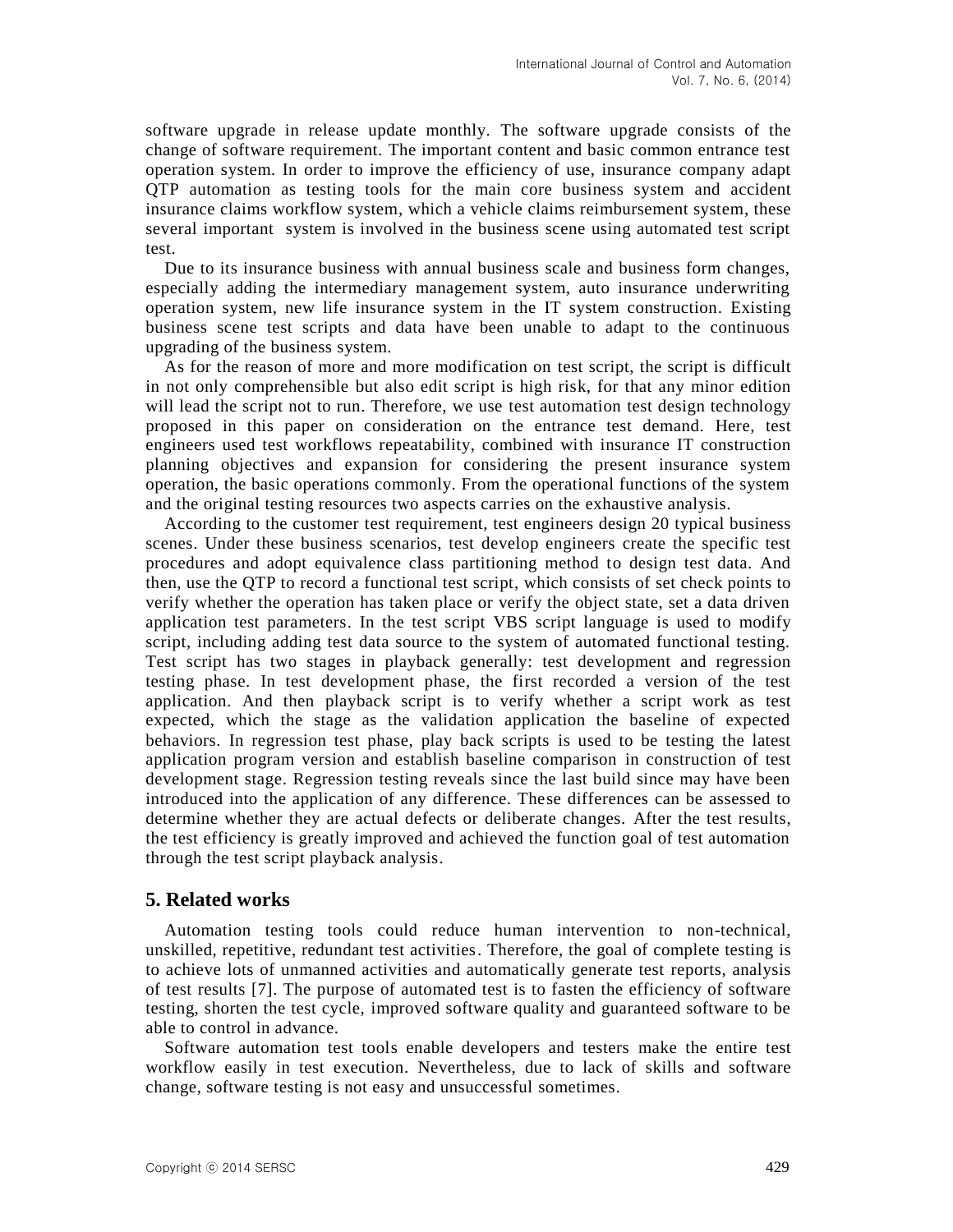In order to help solving these problems in software test, some new frameworks which support for automating tests in distributed environments are proposed. The typical framework of manual black-box testing is developers or tester to specify the granularity of execution control and aids communication between various stakeholders and software developers [8]. As GUI-based applications evolve, test engineers should modify their corresponding test scripts so that they can use existing test case for successive releases. In [9] gives tool-based and manual methods to maintain the test scripts. Test engineers make their decisions ad hoc, based on their engineer experience and of the tool-based approach versus the manual [10].

From test requirements to the final automated test scripts, the highly simplified test framework is not only be able to adopt the current business system automation test execution to a high degree of scalability, but also able to make the new software compatible with the framework [11]. The original purpose of the automated testing framework for its design can reduce the cost to achieve and maintain automation scripts, test engineers to focus on the application of test case design [12].

The script module test framework is needed to develop some small-scale, relatively independent of the script on behalf of the module and function test application, and then adopt a classification of these small-scale script to build the larger test scripts. Smallscale scripts constituted more complex test scripts. Testing framework should be the easiest to learn and use, in front of a component to build an abstraction layer to hide applications other parts. It provides a module in the application design. Modifiability and scalability, in order to improve the combination of automated test cases the script modular test framework applied the principles of abstract or package [13, 14].

Keyword-driven automated testing is another test framework, which support test different sequences or more different paths with data-driven automated testing. It is a stand-alone application automation framework suitable for manual testing, automated testing. Keyword-driven automated testing framework built on top of the data-driven method contains instructions or keywords and not just data. These tests have been developed into a individual file, use the keywords they are independent of the implementation of test automation test tools. Keyword-driven automated testing is an effective method in data-driven automated testing. Keyword-driven automated testing features are included in the whole workflow with keyword-driven control [15, 16].

The variables in the input is read from the data file (data pool, CVS files, Excel files, *etc.*) in data-driven testing framework, the output value and loaded into the capture or programmed scripts. In data file framework, the input values and output values using the variable in the test script. Record test status and information log code to program the navigation data file read test script. The test cases with data file are not in the script, although keyword-driven testing framework is somewhat similar with other framework, the script provided a mechanism for transferring data [17, 18].

The commercial automation test tools have been chiefly descripted for using as solutions for testing an application. HP Quick Test Professional, shortly as QTP is software automation function test tool, which provides functional test and regression test automation for software applications and system. The purpose of using QTP wants to use it to perform repeatable functional tests for software regression testing with new release version of the same software. QTP combines the object recognition technology, data-driven and keyword-driven technologies. The QTP is responsible for the operational level test. The keyword-driven simplified the design and maintenance of test script. QTP test scripts, which composed by VBscript language, consist of keyword view and expert view. QTP support plug-in technology, which identify a variety of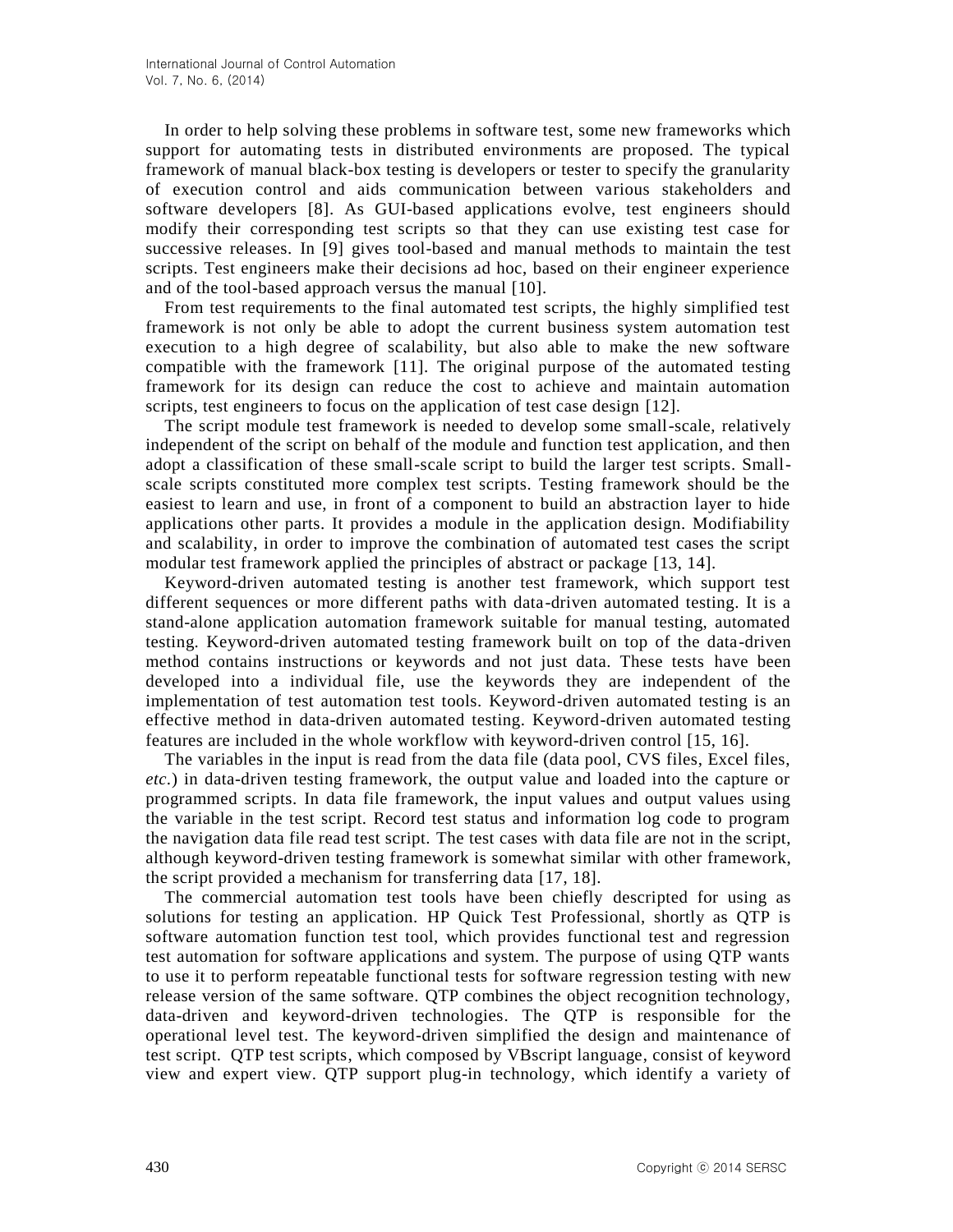objects, could suitable to test the standard the Web objects, ActiveX controls, and Visual Basic in typical windows application and internet explorer browser [6].

SilkTest is part of Segue test tool suite, which consists of web-oriented applications, Java applications, and traditional C/S application for automated functional testing and regression testing tool. In order to improve the efficiency of the test, the SilkTest provides a variety of means to increase the degree of automation of the test, including the generation of test scripts, test data of the organization, the management of the testing workflow, test results with analysis [19].

## **6. Conclusions**

This paper studied automated functional testing technology which no use develop classical test script with test tool. The paper proposed the new component design and develops technology with current test tool. An independent definition files are designed and defined during the test development. The definition files, which are driven, description and data files, are only need to fill the relevant information for test. The study is functional testing for Internet application with current automated test tools. The Quick Test Professional test tool is used as basic test tool to implement the underlying test. Lastly, we describe some experiments to illustrate the minor performance influence with this method. And then case study is introduced.

A well designed technology and related functions could get test result in actual application test. But for different application, there are various features and test results. For further works, test engineers could provide ability to improve the performance in terms of optimizing functions.

## **Acknowledgements**

The work is supported by STCSM Talent Person Project under Grant No. 12QB1402300, STCSM Platform Research Project under Grant No. 12DZ2290700, and Innovation Program of Shanghai Municipal Education Commission under Grant No.12ZZ060.

#### **References**

- [1] S. Berner, R. Weber and R. K. Keller, (Eds.), "Observations and Lessons Learned from Automated Testing", Proceedings of the 27th Int'l Conf. on Software Engineering, **(2005)** May 15-21; St. Louis, MO, USA.
- [2] A. Bertolino, (Ed.), "Software testing research: Achievements, Challenges, Dreams", Proceeding of the 2007 Future of Software Engineering, **(2007)** May 23-25; Minneapolis, Minnesota, USA.
- [3] Z. Liu, Q. Chen and L. Cai, "An Automated Function Test Framework for Business Workflow Test Based on Data File", Advanced Science and Technology Letters, vol. 45, **(2014).**
- [4] M. Fewster and D. Graham, "Software Test Automation: Effective Use of Test Execution Tools", Addison-Wesley Publishing Co., New York, **(1999).**
- [5] G. J. Myers, C. Sandler and T. Badgett, "The Art of Software Testing", John Wiley & Sons, Inc. Hoboken, New Jersey, **(2011).**
- [6] HP QuickTest Professional, http://en.wikipedia.org/wiki/HP\_QuickTest\_Professional.
- [7] D. J. Mosley and B. A. Posey, (Eds.), "Just Enough Software test Automation", Pearson Education, Inc., Upper Saddle River, New Jersey, **(2002).**
- [8] S. Singla, D. Kumar, H. M. Rai and P. Singla, "A Hybrid PSO Approach to Automate Test Data Generation for Data Flow Coverage with Dominance Concepts", International Journal of Advanced Science and Technology, vol. 37, **(2011).**
- [9] D. Huberty, (Ed.), "Software Quality and Software Testing in Internet Times", Springer, Berlin, **(2002).**
- [10] E. Dustin, J. Rashka and J. Paul, (Eds.), "Automated Software Testing: Introduction, Management, and Performance", Addison-Wesley Professional, Upper Saddle River, New Jersey, **(2004).**